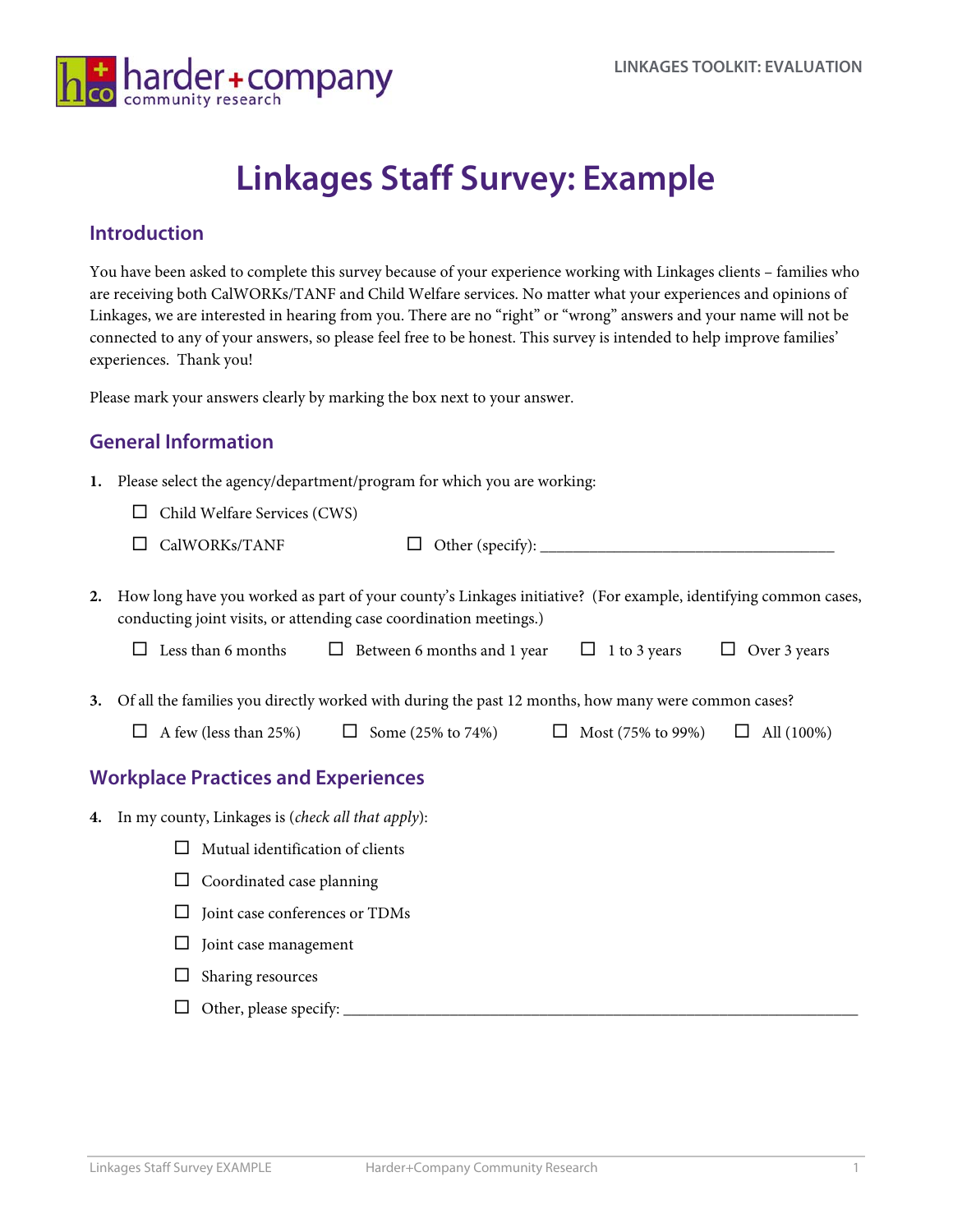| 5. |                                                                                               | How do you usually find out that one of your clients is a mutually-served client (in CalWORKs/TANF and<br>CWS)? (Please check the <b>one best answer</b> .)                                                              |  |  |  |  |  |  |  |  |  |  |
|----|-----------------------------------------------------------------------------------------------|--------------------------------------------------------------------------------------------------------------------------------------------------------------------------------------------------------------------------|--|--|--|--|--|--|--|--|--|--|
|    | I sometimes cross-check to find out if the family has an open case in the other program.<br>Ц |                                                                                                                                                                                                                          |  |  |  |  |  |  |  |  |  |  |
|    | ப                                                                                             | I always cross-check to find out if the family has an open case in the other program.                                                                                                                                    |  |  |  |  |  |  |  |  |  |  |
|    |                                                                                               | I am informed by someone in CalWORKs when a new client has an open case in the other program.                                                                                                                            |  |  |  |  |  |  |  |  |  |  |
|    | I am informed by someone in CWS when a new client has an open case in the other program.<br>ப |                                                                                                                                                                                                                          |  |  |  |  |  |  |  |  |  |  |
|    | I am informed by a flag or label in our computer data system.<br>ப                            |                                                                                                                                                                                                                          |  |  |  |  |  |  |  |  |  |  |
|    |                                                                                               | I do not usually find out this information.                                                                                                                                                                              |  |  |  |  |  |  |  |  |  |  |
|    |                                                                                               |                                                                                                                                                                                                                          |  |  |  |  |  |  |  |  |  |  |
| 6. |                                                                                               | In your experience, are all staff in CalWORKs and CWS familiar with the policies and procedures of both<br>agencies/departments?<br>$\Box$ Always<br>$\Box$ Usually<br>$\Box$ Sometimes<br>$\Box$ Rarely<br>$\Box$ Never |  |  |  |  |  |  |  |  |  |  |
| 7. |                                                                                               | In your experience, how has Linkages changed the way that Child Welfare and CalWORKs staff interact?                                                                                                                     |  |  |  |  |  |  |  |  |  |  |
| 8. | Is your county a Differential Response (DR) county?<br>a.                                     |                                                                                                                                                                                                                          |  |  |  |  |  |  |  |  |  |  |
|    |                                                                                               | $\Box$ Yes<br>No (Skip to Question 9)<br>Not sure (Skip to Question 9)<br>ப                                                                                                                                              |  |  |  |  |  |  |  |  |  |  |
|    | b.                                                                                            | If yes, does your county have a written Linkages policy outlining the roles and responsibilities of the<br>CalWORKs staff and the DR provider?                                                                           |  |  |  |  |  |  |  |  |  |  |
|    |                                                                                               | □<br>Yes<br>□<br>No<br>Not sure                                                                                                                                                                                          |  |  |  |  |  |  |  |  |  |  |
|    | c.                                                                                            | (If yes to part a:) When families are given Path 1 referrals to community services, are they also screened to<br>find out if they are being served by CalWORKs?                                                          |  |  |  |  |  |  |  |  |  |  |
|    |                                                                                               | No (Skip to Question 9)<br>$\Box$ Yes<br>Not sure (Skip to Question 9)<br>$\Box$<br>$\Box$                                                                                                                               |  |  |  |  |  |  |  |  |  |  |
|    |                                                                                               | If yes, approximately what percent of families referred to Path 1 are in CalWORKs?<br>d.                                                                                                                                 |  |  |  |  |  |  |  |  |  |  |
|    |                                                                                               | Less than 25%<br>$\Box$ 25-49%<br>$\Box$<br>50-74%<br>75% or more<br>Not sure                                                                                                                                            |  |  |  |  |  |  |  |  |  |  |
|    |                                                                                               | <b>Linkages Impact on Families</b>                                                                                                                                                                                       |  |  |  |  |  |  |  |  |  |  |
|    |                                                                                               |                                                                                                                                                                                                                          |  |  |  |  |  |  |  |  |  |  |
| 9. | a.                                                                                            | Overall, do you feel that Linkages improves outcomes for eligible families?                                                                                                                                              |  |  |  |  |  |  |  |  |  |  |
|    |                                                                                               | Yes<br>□<br>No<br>Not sure<br>$\Box$                                                                                                                                                                                     |  |  |  |  |  |  |  |  |  |  |
|    | b.                                                                                            | If yes, please describe how families benefit from Linkages in your county: ___________________________________                                                                                                           |  |  |  |  |  |  |  |  |  |  |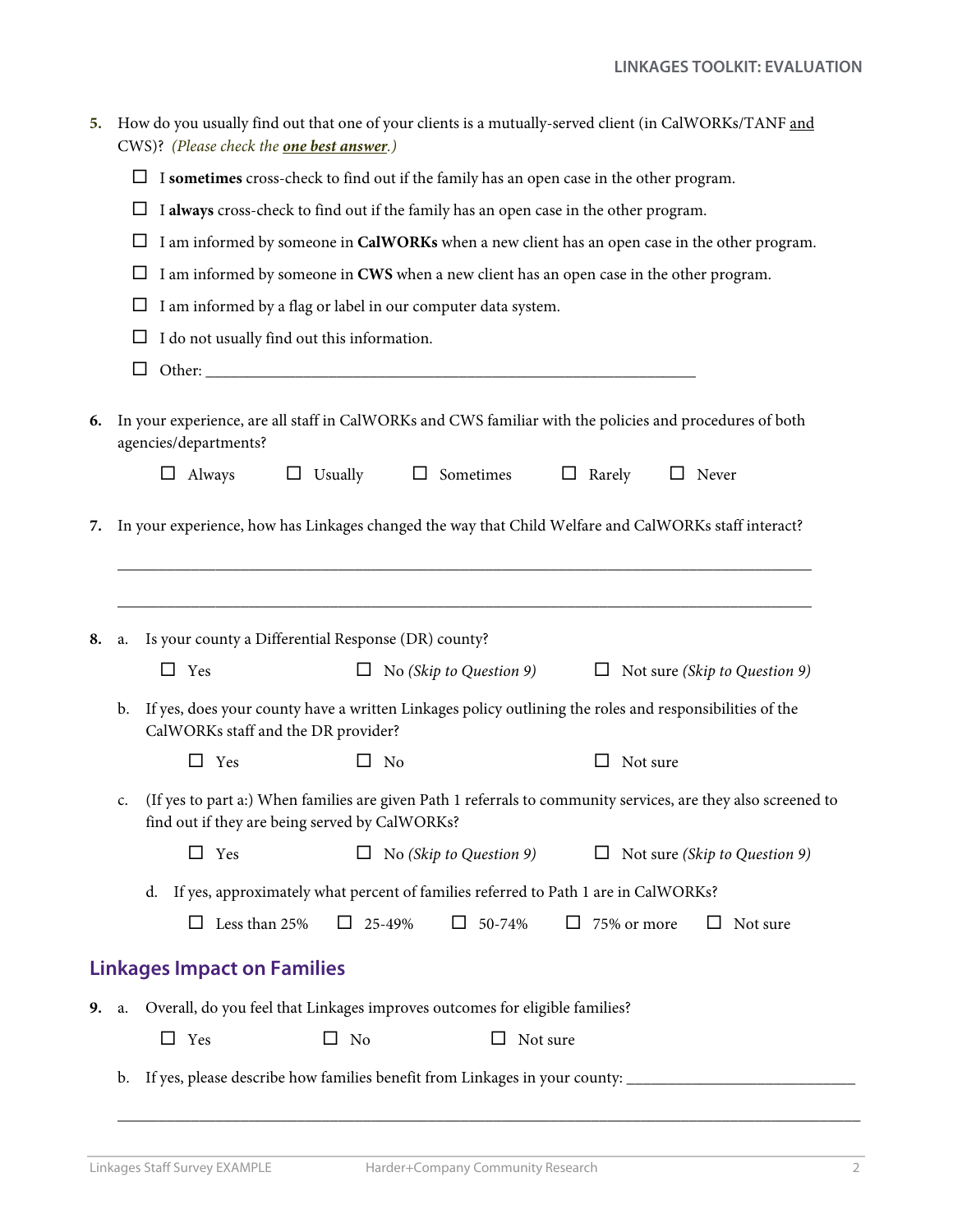|        |                                                                                                    | 10. In your experience, does Linkages help you identify special issues for families, such as domestic violence?                                                                                 |        |                                                               |  |                                   |  |                                                                                                                          |  |  |
|--------|----------------------------------------------------------------------------------------------------|-------------------------------------------------------------------------------------------------------------------------------------------------------------------------------------------------|--------|---------------------------------------------------------------|--|-----------------------------------|--|--------------------------------------------------------------------------------------------------------------------------|--|--|
|        |                                                                                                    | $\Box$ Always                                                                                                                                                                                   |        | $\Box$ Sometimes                                              |  | $\Box$ Never                      |  | $\Box$ Not sure/ Does not apply                                                                                          |  |  |
|        |                                                                                                    | 11. In your experience, do Linkages families with substance abuse issues receive treatment more quickly and have<br>access to a wider variety of treatment services than non-Linkages families? |        |                                                               |  |                                   |  |                                                                                                                          |  |  |
|        |                                                                                                    | $\Box$ Always                                                                                                                                                                                   |        | $\Box$ Sometimes                                              |  | $\Box$ Never                      |  | $\Box$ Not sure/ Does not apply                                                                                          |  |  |
|        | home care?                                                                                         |                                                                                                                                                                                                 |        |                                                               |  |                                   |  | 12. In your experience, does Linkages help families have faster reunification after their children are placed in out-of- |  |  |
|        |                                                                                                    | $\Box$ Always                                                                                                                                                                                   |        | $\Box$ Sometimes                                              |  | $\Box$ Never                      |  | $\Box$ Not sure/ Does not apply                                                                                          |  |  |
|        |                                                                                                    | substance abuse than non-Linkages families?                                                                                                                                                     |        |                                                               |  |                                   |  | 13. In your experience, are Linkages families better able to address problems such as mental health issues and           |  |  |
|        |                                                                                                    | $\Box$ Always                                                                                                                                                                                   |        | $\Box$ Sometimes                                              |  | $\Box$ Never                      |  | $\Box$ Not sure/ Does not apply                                                                                          |  |  |
|        |                                                                                                    | <b>Your Linkages Experiences</b>                                                                                                                                                                |        |                                                               |  |                                   |  |                                                                                                                          |  |  |
|        | that client?                                                                                       |                                                                                                                                                                                                 |        |                                                               |  |                                   |  | 14. For a mutually-served Linkages client, how often on average do you talk to the other program's caseworker about      |  |  |
|        | $\Box$                                                                                             | More than once a<br>week                                                                                                                                                                        |        | $\Box$ Once a week                                            |  | $\Box$ 2 to 3 times<br>each month |  | $\Box$ Once a month or<br>less often                                                                                     |  |  |
| 15. a. |                                                                                                    |                                                                                                                                                                                                 |        | conference with agency staff from both CWS and CalWORKs/TANF? |  |                                   |  | For a mutually-served Linkages client, how often on average do you participate in a TDM or other case                    |  |  |
|        | ப                                                                                                  | At least 2 to 3 times each month                                                                                                                                                                |        |                                                               |  |                                   |  |                                                                                                                          |  |  |
|        |                                                                                                    | About once a month                                                                                                                                                                              |        |                                                               |  |                                   |  |                                                                                                                          |  |  |
|        |                                                                                                    | About once every 3 months                                                                                                                                                                       |        |                                                               |  |                                   |  |                                                                                                                          |  |  |
|        |                                                                                                    |                                                                                                                                                                                                 |        | About once every 6 months or less often                       |  |                                   |  |                                                                                                                          |  |  |
|        | Never - case conferences are not part of our Linkages initiative                                   |                                                                                                                                                                                                 |        |                                                               |  |                                   |  |                                                                                                                          |  |  |
|        | Do these case conferences involve the family?<br>b.                                                |                                                                                                                                                                                                 |        |                                                               |  |                                   |  |                                                                                                                          |  |  |
|        | ⊔                                                                                                  | Always                                                                                                                                                                                          | $\Box$ | Sometimes                                                     |  | $\Box$ Never                      |  | Not sure/Does not apply                                                                                                  |  |  |
|        | 16. Over the past year, how has Linkages affected your ability to be successful with your clients? |                                                                                                                                                                                                 |        |                                                               |  |                                   |  |                                                                                                                          |  |  |
|        |                                                                                                    |                                                                                                                                                                                                 |        | I am MORE able to be successful with my clients.              |  |                                   |  |                                                                                                                          |  |  |
|        |                                                                                                    |                                                                                                                                                                                                 |        | I am LESS able to be successful with my clients.              |  |                                   |  |                                                                                                                          |  |  |
|        | ப                                                                                                  | No change                                                                                                                                                                                       |        |                                                               |  |                                   |  |                                                                                                                          |  |  |
|        |                                                                                                    | Not sure                                                                                                                                                                                        |        |                                                               |  |                                   |  |                                                                                                                          |  |  |